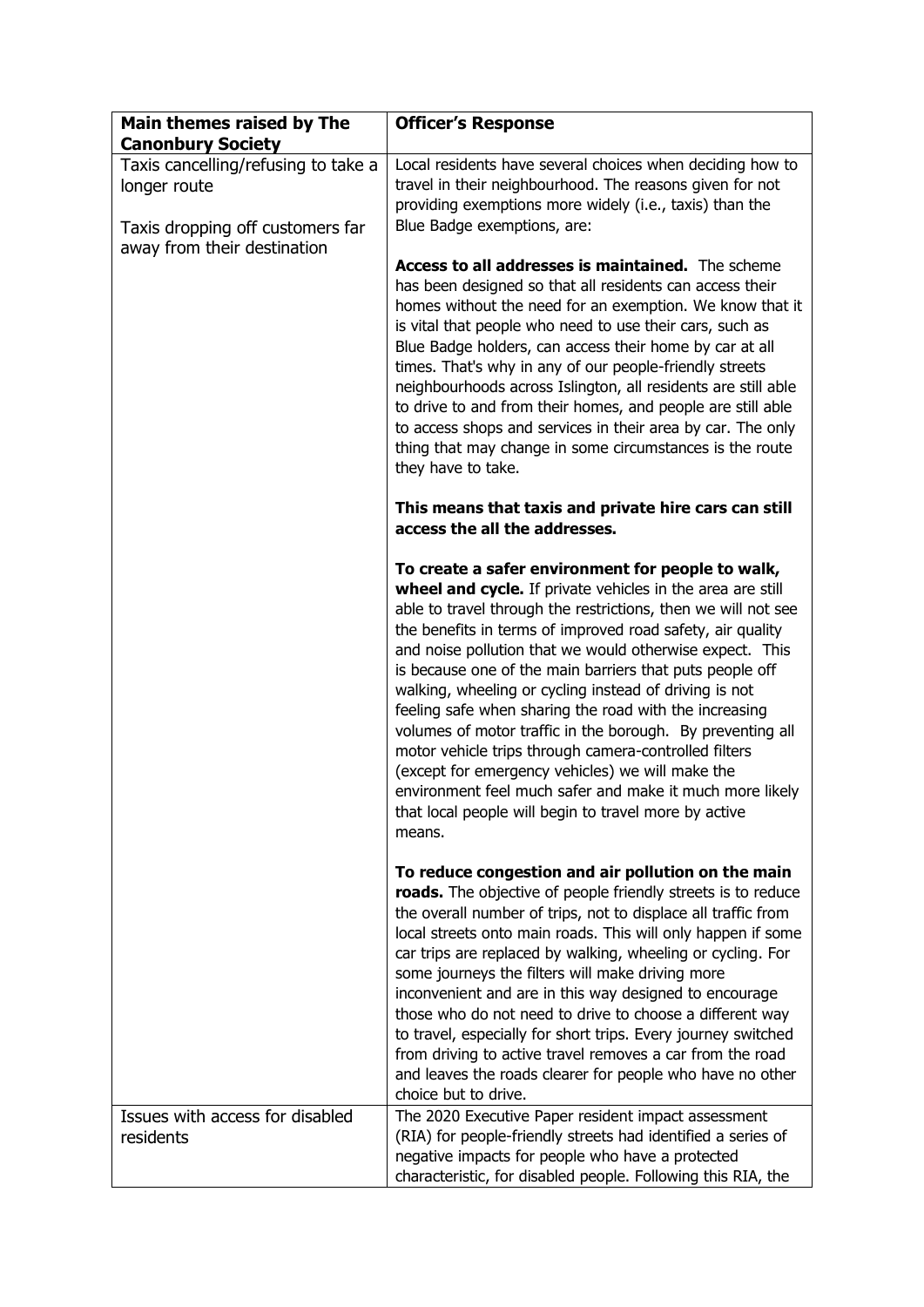| Frequent trips to the hospital by<br>disabled residents, resulting in<br>increased costs of taxis and<br>longer journey times | council engaged with disabled groups and people with<br>complex mobility needs, reviewed correspondence, LTN<br>trial feedback survey data, Commonplace comments,<br>gathered data on car journey length and times, and<br>reviewed research reports to better understand the nature<br>of the constrains experienced by disabled people who<br>travel by private car. Based on this feedback and evidence,<br>an exemption for Blue Badge holders was proposed in the<br>October 2021 Executive Report, and this is being rolled out<br>across the Islington LTNs (including in Canonbury West).                                                                                                                                                                                                                                                                                                                     |
|-------------------------------------------------------------------------------------------------------------------------------|-----------------------------------------------------------------------------------------------------------------------------------------------------------------------------------------------------------------------------------------------------------------------------------------------------------------------------------------------------------------------------------------------------------------------------------------------------------------------------------------------------------------------------------------------------------------------------------------------------------------------------------------------------------------------------------------------------------------------------------------------------------------------------------------------------------------------------------------------------------------------------------------------------------------------|
|                                                                                                                               | The exemption will only apply for a single LTN and will<br>allow Blue Badge holders to register a single motor vehicle<br>for their personal use which is registered to their own<br>address within (or on the boundary of) the low traffic<br>neighbourhood in which they live.                                                                                                                                                                                                                                                                                                                                                                                                                                                                                                                                                                                                                                      |
|                                                                                                                               | Anyone who could access their home by motor vehicle,<br>private car or taxi prior to the scheme is still able to do so<br>after the people-friendly streets neighbourhood has been<br>introduced. People who use walking aids, wheelchairs or<br>mobility scooters will find the streets quieter, safer and<br>more enjoyable with lower amounts of traffic, and fewer<br>drivers using local roads for quick short-cuts.                                                                                                                                                                                                                                                                                                                                                                                                                                                                                             |
|                                                                                                                               | Compared to the London average, a higher proportion of<br>people in Islington identify themselves as being disabled.<br>Pedestrian enhancements could be of particular benefit to<br>people with a disability in terms navigating an urban<br>environment, including but not limited to those using<br>walking aids, wheelchair or mobility scooter. In residential<br>areas, those with cognitive disabilities could benefit from<br>reduced levels of noise pollution, supported by the<br>neighbourhood walking and cycling improvements and the<br>removal of through traffic. Providing better conditions for<br>cycling can empower more disabled people to cycle,<br>particularly those with less balance who may want to<br>choose adapted cycles away from traffic. All modal filters<br>would be designed in a way that is inclusive and accessible<br>to larger cycles such as tricycles and cargo cycles. |
|                                                                                                                               | However, for those who rely on taxis for their mobility,<br>schemes such as The London Taxicard Scheme offers<br>subsidised travel in licenced taxis and private hire vehicles<br>to London residents with serious mobility impairments or<br>who are severely sight impaired. This could offset some of<br>the increase in costs resulting from slightly longer routes<br>because of the LTN schemes. The council will work to<br>promote uptake of this scheme amongst potentially<br>affected groups. Dial a ride is another service which<br>provides a free door to door service for disabled people,<br>delivered by TfL.                                                                                                                                                                                                                                                                                       |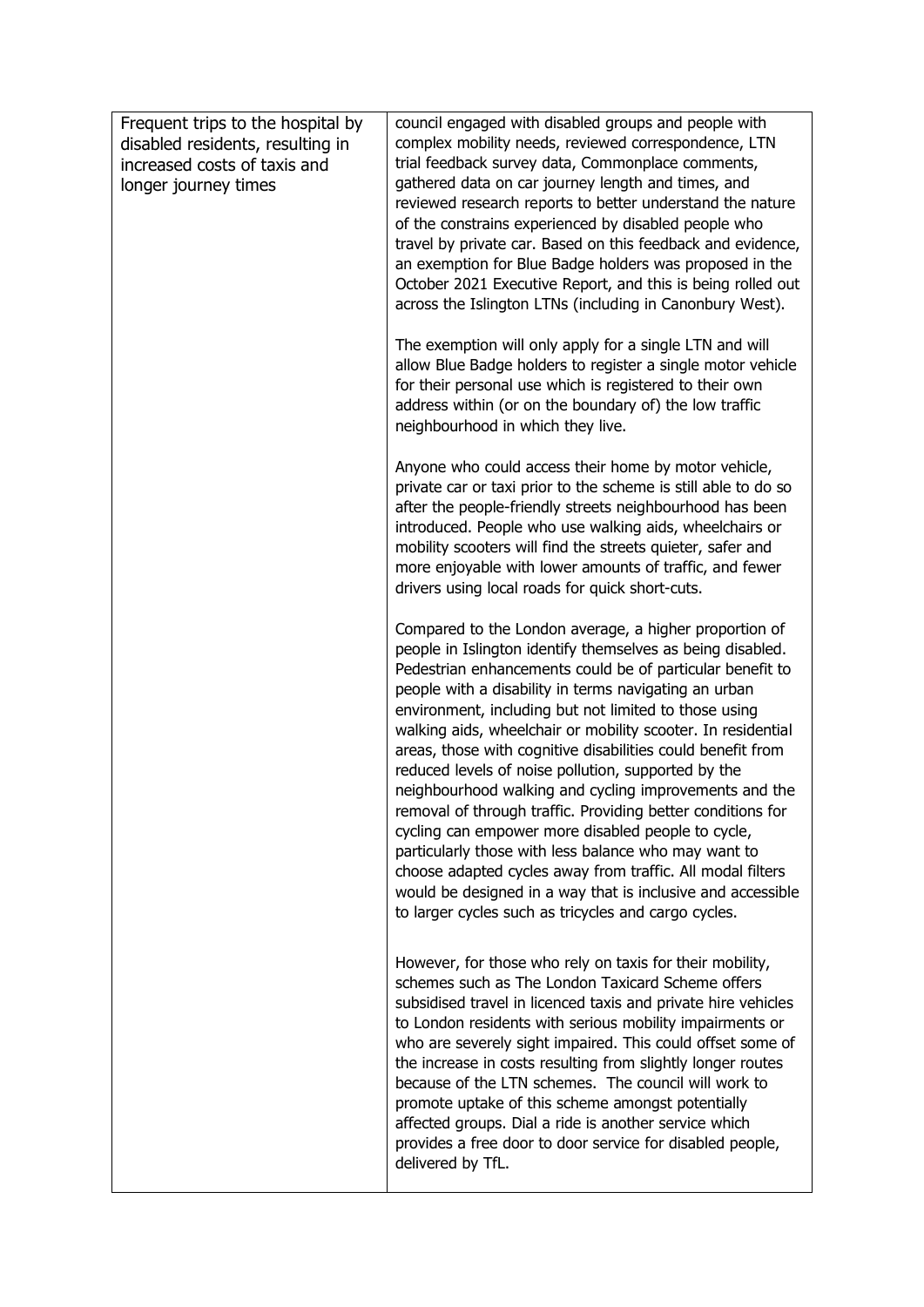| Congestion on boundary Roads<br><b>Highbury Corner causing</b><br>congestion in the area<br>Longer journey times | The objective of people friendly streets is to reduce the<br>overall number of trips, not to displace all traffic from local<br>streets onto main roads. This will only happen if some car<br>trips are replaced by walking, wheeling, or cycling. For<br>some journeys, the filters will make driving more<br>inconvenient and are in this way designed to encourage<br>those who do not need to drive to choose a different way<br>to travel, especially for short trips. Every journey switched<br>from driving to active travel removes a car from the road<br>and leaves the roads clearer for people who have no other<br>choice but to drive. |
|------------------------------------------------------------------------------------------------------------------|------------------------------------------------------------------------------------------------------------------------------------------------------------------------------------------------------------------------------------------------------------------------------------------------------------------------------------------------------------------------------------------------------------------------------------------------------------------------------------------------------------------------------------------------------------------------------------------------------------------------------------------------------|
|                                                                                                                  | Congestion has risen in Islington (and in London) because<br>every day people make decisions to drive, thinking that is<br>their easiest option. By introducing people-friendly streets,<br>walking, using wheelchairs or cycling become a more<br>convenient choice for people to make - safer, easier and<br>quicker than driving. Every journey switched to active<br>travel removes a car from the roads and leaves the roads<br>clearer for people who may have no choice but to drive.                                                                                                                                                         |
|                                                                                                                  | The overall net-reduction in traffic we are aiming for<br>should also mean that in the future all those who need to<br>use a car will experience less congested, safer journeys.                                                                                                                                                                                                                                                                                                                                                                                                                                                                     |
|                                                                                                                  | The council's pre-consultation monitoring data, which can<br>be found on our website: Canonbury West Pre-consultation<br>Monitoring Report (islington.gov.uk) shows that overall,<br>across the scheme's boundary roads, the total changes in<br>volumes of traffic show a moderate change of -15%.                                                                                                                                                                                                                                                                                                                                                  |
|                                                                                                                  | Overall, motorised traffic on boundary roads (combined<br>monitoring) generally shows a 15% decrease in vehicles<br>counted, which is a positive pre-consultation outcome in<br>line with the scheme objectives. However, it is noted that<br>this large decrease is driven by a 53% drop in flows at the<br>northern end of Canonbury Road close to Highbury Corner<br>$-$ without this outlier, the remaining sites see a more<br>muted 5% decrease in vehicles counted.                                                                                                                                                                           |
|                                                                                                                  | The traffic on St. Pauls Road (-3%) could be caused to a<br>certain extent by factors other than the Canonbury West<br>trial. For example, nearby major traffic projects. The<br>redevelopment of Highbury Corner was completed by<br>Transport for London (TfL) in 2019 as part of a London-<br>wide Safer Junctions programme to reduce road danger at                                                                                                                                                                                                                                                                                             |
|                                                                                                                  | several intersections including roundabouts, which the<br>council supports. There has been concerns that this project<br>has increased congestion on the surrounding roads.<br>It is likely that the Highbury Corner redevelopment has<br>impacted traffic volumes and speeds on St. Paul's Road.<br>Although there have been minimal changes in normalised                                                                                                                                                                                                                                                                                          |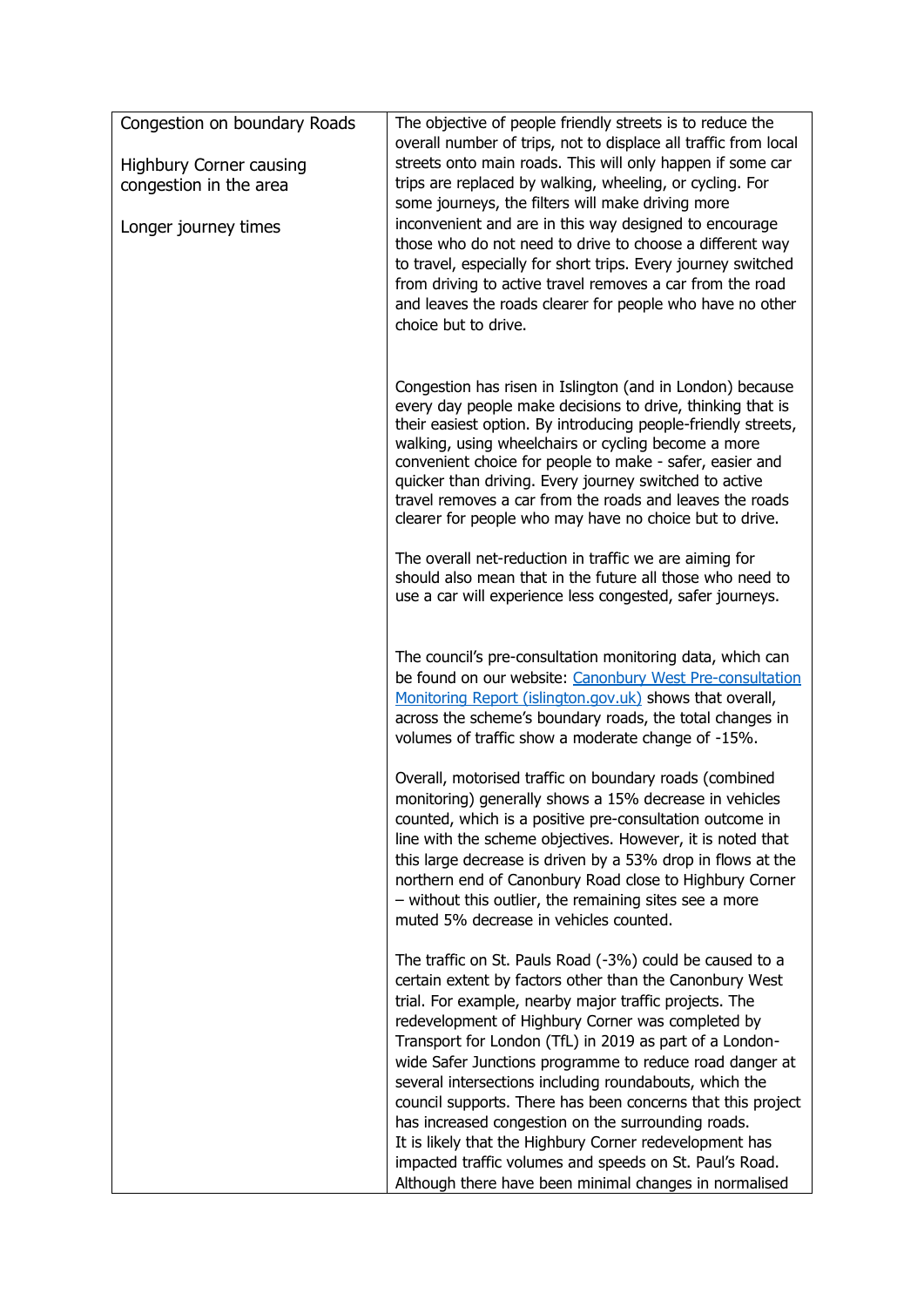|                                 | traffic flows at both sites on St. Paul's Road, and volumes<br>have decreased since interim counts were taken in July<br>2021, vehicle speeds (particularly westbound) have<br>continued to become slower, indicating that congestion<br>and queueing traffic is likely forming on the approach to<br>Highbury Corner. In the longer term, travel behaviour is<br>expected to adjust, resulting in lower motorised traffic<br>levels overall, though essential trips will continue.                                                                                                                                                                                                                                                                                                                                                                                                                                                                                          |
|---------------------------------|------------------------------------------------------------------------------------------------------------------------------------------------------------------------------------------------------------------------------------------------------------------------------------------------------------------------------------------------------------------------------------------------------------------------------------------------------------------------------------------------------------------------------------------------------------------------------------------------------------------------------------------------------------------------------------------------------------------------------------------------------------------------------------------------------------------------------------------------------------------------------------------------------------------------------------------------------------------------------|
| Safety concerns regarding       | The council has not been able to find evidence that a                                                                                                                                                                                                                                                                                                                                                                                                                                                                                                                                                                                                                                                                                                                                                                                                                                                                                                                        |
| travelling in the area at night | higher presence of motor vehicles in an area reduces crime<br>rates (discounting the crimes which can be attributed to<br>the drivers themselves, such as speeding and dangerous<br>driving). A study by Anna Goodman and Rachel Aldred<br>(2021) examined the relationship between LTNs and street<br>crime over a 7-year period after the implementation of<br>LTNs in Waltham Forest, based on police data. The report<br>found that the introduction of an LTN was associated with<br>a 10% decrease in street crime and this effect increased<br>with a longer duration since implementation (18%<br>decrease after 3 years). An even larger reduction was<br>observed for violence and sexual offences, the most<br>serious subcategory of crime. The only subcategory of<br>crime that increased significantly was bicycle theft,<br>reflecting increased cycling levels. There was no indication<br>of displacement of any crime subcategory into adjacent<br>areas. |
|                                 | While there is no evidence passing cars are a deterrent to<br>street crime, increased numbers of people cycling and<br>walking in the streets creates 'natural surveillance' which<br>can help make a space feels safer. People cycling and<br>walking can also provide a slower-moving human presence<br>that may be more likely to stop and intervene than<br>someone traveling past in a car.                                                                                                                                                                                                                                                                                                                                                                                                                                                                                                                                                                             |
|                                 | Regarding incidences of crime, analysis shows anti-social<br>behaviour and crime patterns in the area are in line with<br>patterns across the borough overall, suggesting the PFS<br>trial in Canonbury West has not had an impact on anti-<br>social behaviour and crime patterns. Crime is very much<br>dependent on the local area. The reduction of motor traffic<br>volumes on internal roads in the Canonbury West LTN area<br>(down by 74%) has happened alongside an increase in<br>people cycling (up by 77%). People driving in vehicles<br>would be moving faster through the area and would be<br>less observant of people walking, so could be less likely to<br>stop. Walking levels were not monitored, but if these have<br>followed cycling levels then there would be an increased<br>presence of people on the streets, increasing passive<br>surveillance.                                                                                               |
|                                 | Taxis are still able to drop passengers off at their property,<br>as all addresses that could be reached by vehicle before                                                                                                                                                                                                                                                                                                                                                                                                                                                                                                                                                                                                                                                                                                                                                                                                                                                   |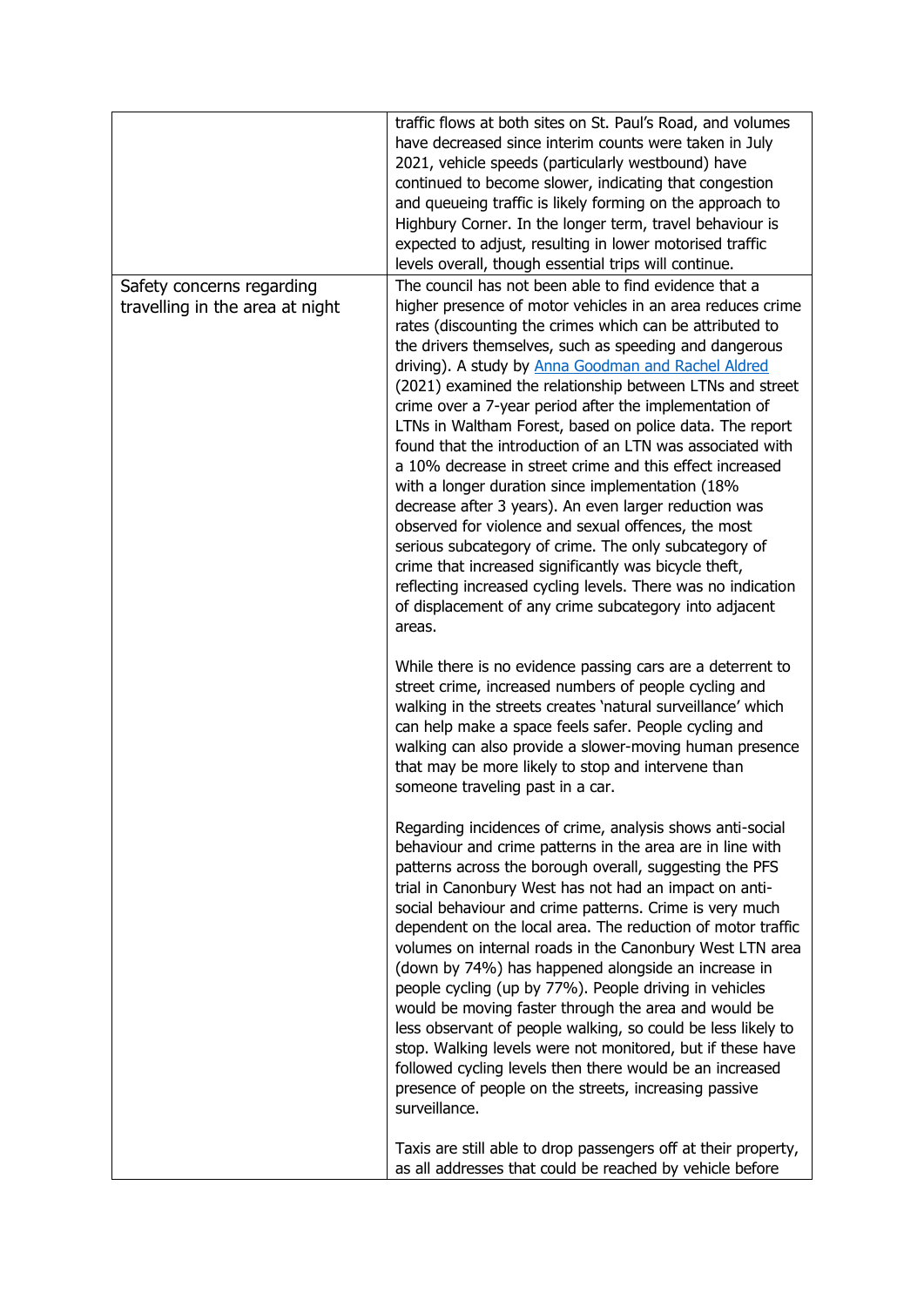|                                                                                                                             | the LTN was introduced, can still be reached by vehicle<br>now that it is in place.                                                                                                                                                                                                                                                                                                                                                                                                                                                                                                                                                                                                                                                                                                                  |
|-----------------------------------------------------------------------------------------------------------------------------|------------------------------------------------------------------------------------------------------------------------------------------------------------------------------------------------------------------------------------------------------------------------------------------------------------------------------------------------------------------------------------------------------------------------------------------------------------------------------------------------------------------------------------------------------------------------------------------------------------------------------------------------------------------------------------------------------------------------------------------------------------------------------------------------------|
| Granting exemptions for the<br>elderly residents, care workers<br>visiting an elderly person and for<br>electric black cabs | The council approved an Executive Report on 18<br>June 2020 on the people-friendly streets programme which<br>outlines the principles of the programme and you can read<br>that report here. There is also an associated resident<br>impact assessment (RIA) which can be found here. RIAs<br>have been produced for individual schemes and can be<br>found on each scheme's page<br>at https://www.islington.gov.uk/roads/people-friendly-<br>streets                                                                                                                                                                                                                                                                                                                                               |
|                                                                                                                             | The council also approved an Executive Report on 16<br>October 2021 on the people-friendly streets programme<br>which outlines the principles of the programme and you<br>can read that report: Executive Report Pre-tender<br>(islington.gov.uk)                                                                                                                                                                                                                                                                                                                                                                                                                                                                                                                                                    |
|                                                                                                                             | On page 16 (3.3.60.) The council is launching the 'people-<br>friendly pavements' programme which will become another<br>key element of the PFS programme. This programme will<br>make Islington's pavements more accessible through<br>improvements such as:                                                                                                                                                                                                                                                                                                                                                                                                                                                                                                                                        |
|                                                                                                                             | Footway repaving<br>$\circ$<br>Foliage maintenance<br>$\circ$<br>Additional dropped kerbs<br>$\circ$<br>Tactile paving<br>$\circ$<br>Street clutter removal<br>$\circ$                                                                                                                                                                                                                                                                                                                                                                                                                                                                                                                                                                                                                               |
|                                                                                                                             | On page 17 (3.3.65.) Based on this feedback and evidence,<br>officers are now recommending the people friendly streets<br>programme offers an exemption to Blue Badge holders.<br>The exemption will only apply for a single LTN and will<br>allow Blue Badge holders to register a single motor vehicle<br>for their personal use which is registered to their own<br>address within (or on the boundary of) the low traffic<br>neighbourhood in which they live. Proof of address, car<br>registration and Blue Badge status are likely to be the<br>evidence required. On successful application, a permit will<br>be provided for this vehicle, which will allow the Blue<br>Badge holder to drive, or be driven, through designated<br>camera-enforced filters of the LTN in which they reside. |
|                                                                                                                             | Positive impacts of successful implementation of the<br>strategy should deliver the creation of shared inclusive<br>public spaces and streets that welcome people from all<br>levels of society. The PFS programme will improve safety<br>and accessibility, which should provide benefits to all<br>residents with protected characteristics. The measures<br>should also reduce the negative impacts of traffic,<br>improving air quality, reducing injuries from road traffic<br>collisions and community severance.                                                                                                                                                                                                                                                                              |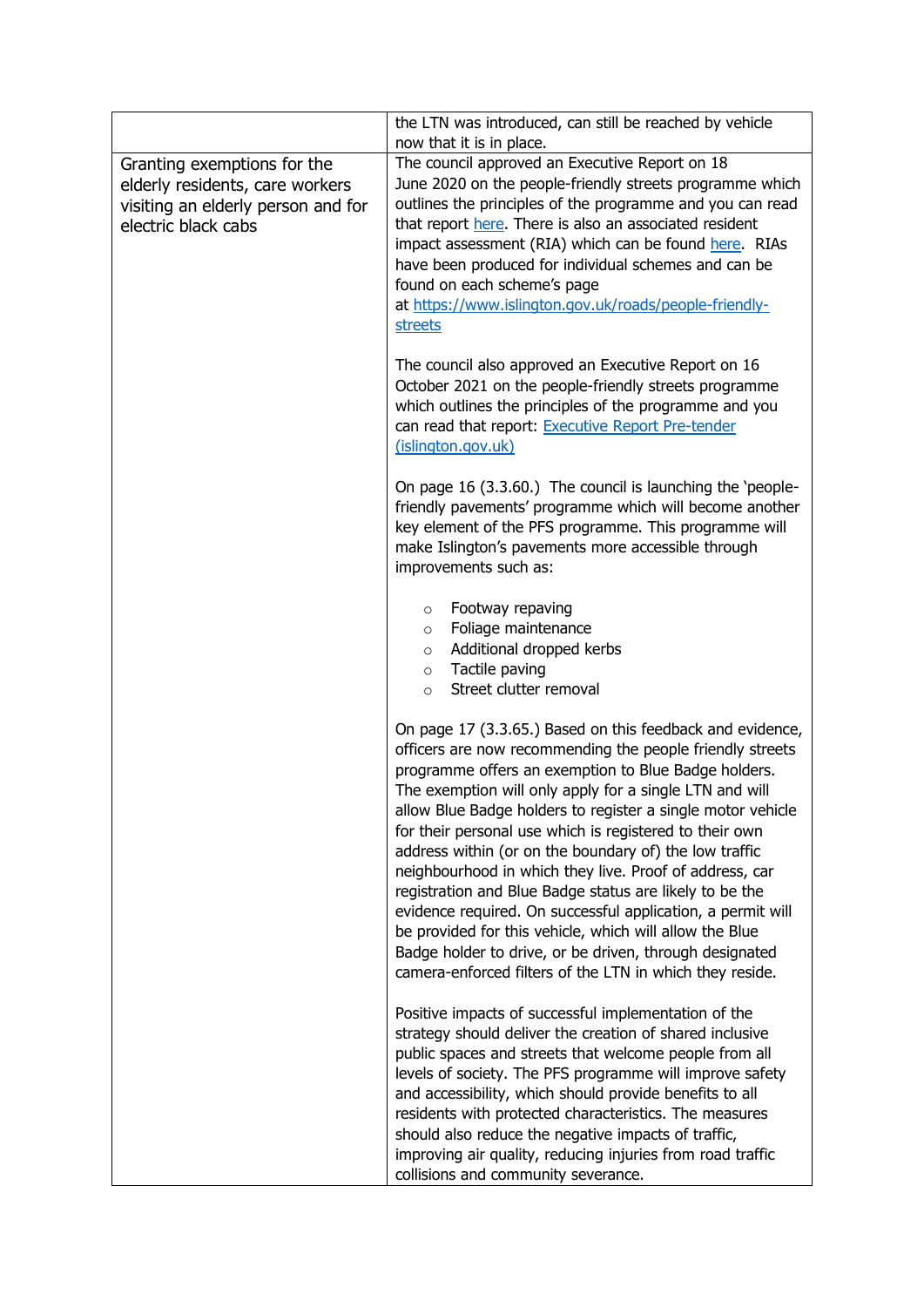The RIA produced before the implementation of Canonbury West LTN in September 2020 which can be found on our website. [Canonbury West Resident Impact Assessment](https://www.islington.gov.uk/~/media/sharepoint-lists/public-records/transportandinfrastructure/information/adviceandinformation/20202021/20210127canonburywestresidentimpactassessment.pdf) considers both the expected positive and potential negative impacts of the scheme on residents generally and specifically on people with protected characteristics. It concludes that the positive impacts for all residents including those with protected characteristics outweigh the potential negative impacts, and outlines actions the council will take to mitigate negative impacts.

Specific positive benefits to elderly people are highlighted in the September 2020 RIA

([20210127canonburywestresidentimpactassessment.pdf](https://www.islington.gov.uk/~/media/sharepoint-lists/public-records/transportandinfrastructure/information/adviceandinformation/20202021/20210127canonburywestresidentimpactassessment.pdf)  [\(islington.gov.uk\)](https://www.islington.gov.uk/~/media/sharepoint-lists/public-records/transportandinfrastructure/information/adviceandinformation/20202021/20210127canonburywestresidentimpactassessment.pdf)).

## **Age**

Older people, who have higher instance of disabling conditions such as mobility impairment, deafness or blindness will benefit from reduced traffic and road danger because of the lower volumes of cars traveling through the area. In addition, older people are also more likely to live with dementia and will benefit from reduced noise pollution. The Canonbury West LTN will create improved conditions for cycling, particularly benefitting those older or younger residents with less balance who may want to choose adapted cycles away from traffic. Older and younger people will benefit from safer crossings in particular because they can take longer to cross the road than the average aged person.

Furthermore, local residents have several choices when deciding how to travel in their neighbourhood. The reason given for not providing exemptions more widely than the Blue Badge exemptions is that access to all addresses is maintained. The scheme has been designed so that all residents can access their homes without the need for an exemption. We know that it is vital that people who need to use their cars, such as Blue Badge holders, can access their home by car at all times. That's why in any of our people-friendly streets neighbourhoods across Islington, all residents are still able to drive to and from their homes, and people are still able to access shops and services in their area by car. The only thing that may change in some circumstances is the route they have to take.

## **Electric black cabs**

Electric vehicles, like all motor vehicles, will still be able to access every street in the area. Electric vehicles are promoted as an alternative to the internal combustion